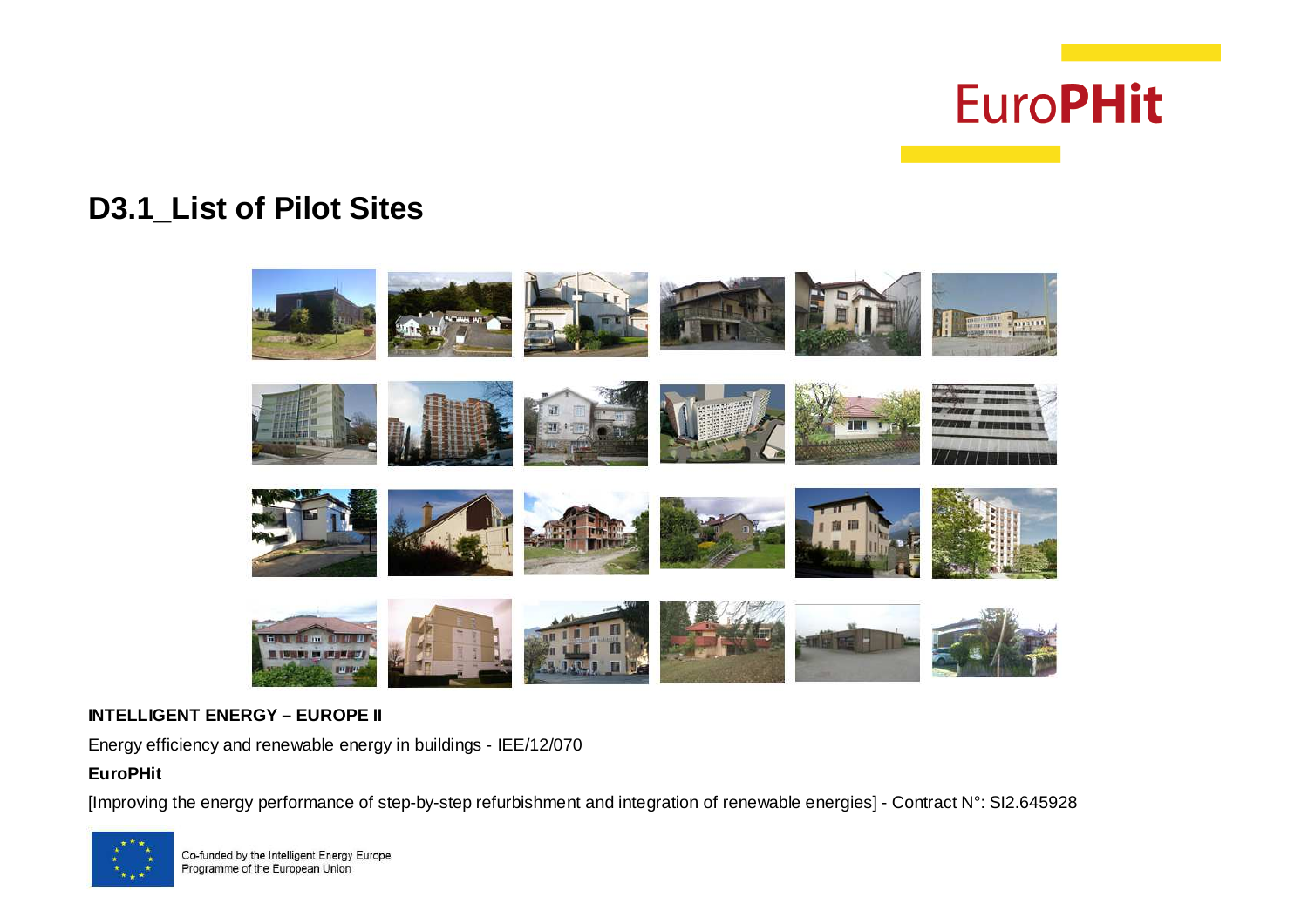

### **D3.1: List of Pilot Projects (completed or still active)**

| Project<br>Partner        | No.                      | <b>Project Title</b>                                                                 | <b>Building</b><br>owner                                                   | <b>Thumbnail Photo</b> | <b>Treated</b><br><b>Floor Area</b><br>(m <sup>2</sup> ) | File name<br>Letter of<br>Commitment                                                | Google map<br>link to<br>location             | <b>Indicative</b><br>start date<br>for works         | <b>Available</b><br>budget | Key project<br>challenges                                                                                                |
|---------------------------|--------------------------|--------------------------------------------------------------------------------------|----------------------------------------------------------------------------|------------------------|----------------------------------------------------------|-------------------------------------------------------------------------------------|-----------------------------------------------|------------------------------------------------------|----------------------------|--------------------------------------------------------------------------------------------------------------------------|
| MosArt/<br><b>Ireland</b> | COMPLETED<br>CS01        | <b>Home for</b><br><b>Elderly in Dun</b><br><b>Laoghaire</b>                         | <b>Dun Laoghaire</b><br><b>Rathdown</b><br><b>County</b><br><b>Council</b> |                        | 34 units,<br>approx 2045<br>$m2$ TFA                     | D3.1_ListOfPilot<br>Sites_LOC01_M<br>osart1_HomeFo<br>rElderly_DunLa<br>oghaire.pdf | <b>Map</b>                                    | <b>Spring</b><br>2014                                | 2.500.000€                 | <b>Centralized</b><br><b>MHRV - ducting</b><br>in a low floor to<br>ceiling height                                       |
| LaMP/<br><b>France</b>    | DELAYED<br>OP04          | <b>Maison des</b><br><b>Industries</b><br><b>Agricoles et</b><br><b>Alimentaires</b> | <b>AgroParisTech</b>                                                       | a general              | 80 rooms,<br>approx. 1500<br>$m^2TFA$                    | Relevant<br>project findings<br>to be included<br>in EuroPHit                       | Map<br>Cité<br>Universitaire,<br><b>Paris</b> |                                                      | 480.000€                   | <b>Student housing</b><br>small units (8-<br>20m <sup>2</sup> ), Exterior<br>insulating shell<br>wood/metal<br>structure |
| LaMP/<br><b>France</b>    | <b>DELAYED</b><br>CS05   | Social mid-<br>terrace<br>houses In<br><b>Courcelles</b>                             | <b>SIA Habitat</b>                                                         |                        | 32 dwellings,<br>approx. 1500<br>$m2$ TFA                | D3.1_ListOfPilot<br>Sites_LOC05_LA<br>MP2_TerraceHo<br>uses_Courcelles              | http://goo.gl/<br>maps/YIRNd                  | <b>March</b><br>2016                                 | <b>Total</b><br>480.000€   | Social housing,<br>small terrace<br>houses, 2500<br>similar dwellings.<br><b>Worst efficiency</b>                        |
| LaMP/<br>France           | <b>DELAYED</b><br>CS06   | Social semi-<br>detached<br>houses Auby                                              | <b>SIA Habitat</b>                                                         |                        | 24 dwellings,<br>approx. 2248<br>$m2$ TFA                | D3.1_ListOfPilot<br>Sites_LOC06_LA<br>MP3_SemiDeta<br>chedHouses_Au<br>by.pdf       | http://goo.gl/<br>maps/zpdg4                  | <b>March</b><br>2016                                 | <b>Total</b><br>264.000€   | eff. sbs retrofit,<br>airtightness<br>challenge when<br>introducing the<br>garage in the<br>thermal envelope             |
| LAMP/<br><b>France</b>    | <b>COMPLETED</b><br>CS15 | <b>Detached</b><br><b>Single Family</b><br><b>House André</b>                        | <b>Jean Louis</b><br><b>André</b>                                          |                        | $175 \text{ m}^2$ TFA                                    | D3.1 ListofPilot<br>Sites_LOC15_LA<br>MP_Andre_Tou<br>rnon.pdf                      | http://goo.gl/<br>maps/Mdcho                  | <b>August</b><br>$2015 -$<br><b>Dezember</b><br>2015 | 120,000€                   | <b>Typical 80's</b><br>detached house,<br>concrete hollow<br>brick wall 6cm<br>interior ins.                             |



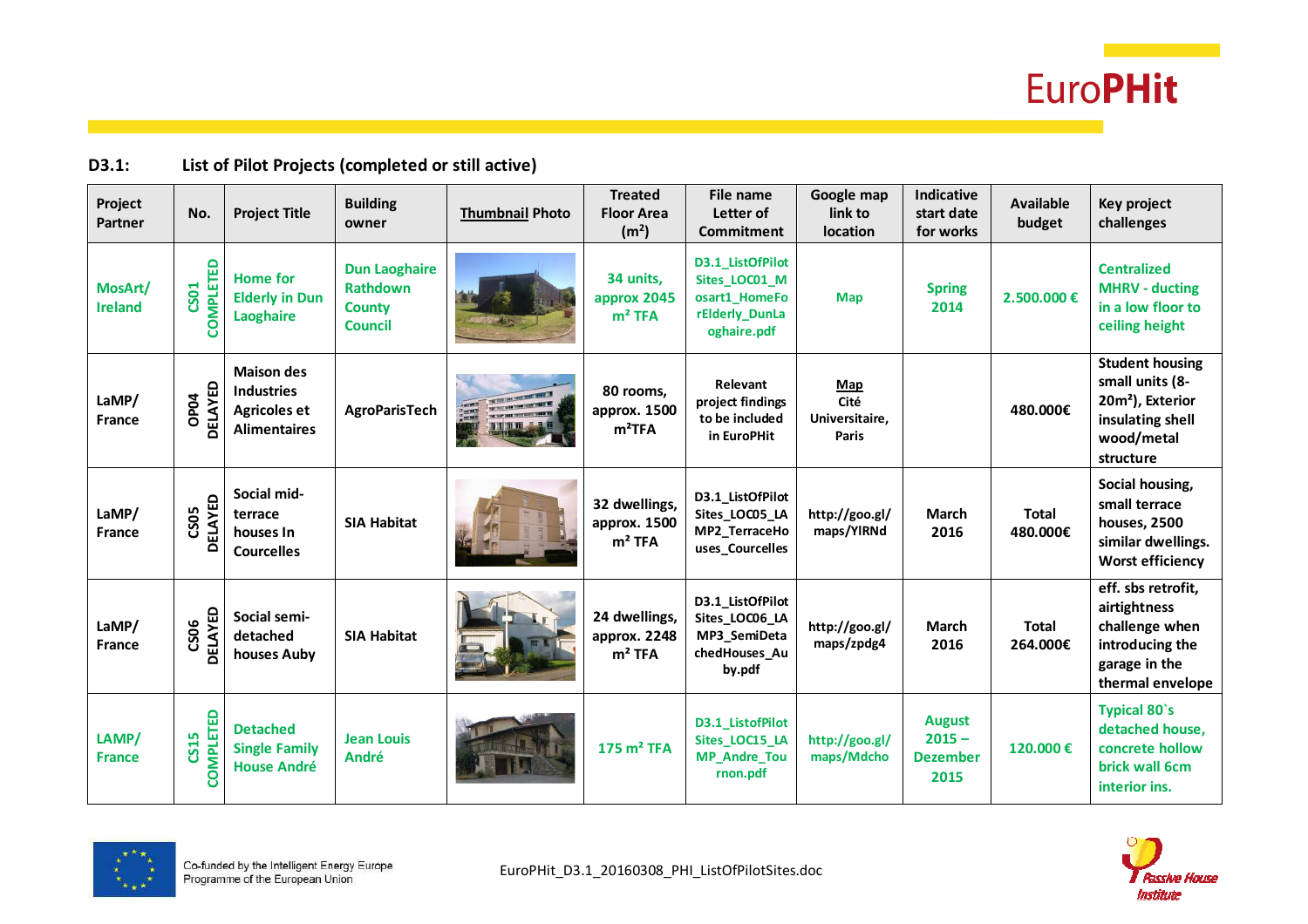

| PEP/<br><b>Spain</b>         | <b>COMPLETED</b><br>CS16 | <b>Family Home</b><br><b>Casa Centón</b>      | <b>César Blanco</b>                               |                        | $75 \text{ m}^2$ TFA | D3.1_ListOfPilot<br>Sites_LOC16_PE<br>P4_CasaCentón<br>Santander.pdf                  | <b>C/Camarreal</b><br>nº 36, 39011<br>Santander<br>(Cantabria)                 | <b>Spring</b><br>$2014 -$<br><b>December</b><br>2015 | 7.000€                      | <b>Retrofitting the</b><br>roof to EnerPHit<br>standard                      |
|------------------------------|--------------------------|-----------------------------------------------|---------------------------------------------------|------------------------|----------------------|---------------------------------------------------------------------------------------|--------------------------------------------------------------------------------|------------------------------------------------------|-----------------------------|------------------------------------------------------------------------------|
| EnEffect/<br><b>Bulgaria</b> | <b>DELAYED</b><br>CS10   | School 8-<br>Gabrovo                          | <b>Municipality</b><br>of Gabrovo                 | <b>BARBARA BARBARA</b> | 5436 $m2$            | D3.1_ListOfPilot<br>Sites_LOC11_En<br>Effect_Dyustab<br>anov_Gabrovo.<br>pdf          | 42°53'20"<br><b>North</b><br>25°18'47"<br>East                                 | <b>March</b><br>2016                                 | 880.000€                    | Part of the<br>windows were<br>changed with<br>plastic, U=1.8                |
| EnEffect/<br><b>Bulgaria</b> | <b>DELAYED</b><br>CS11   | School 3-<br>Gabrovo                          | <b>Municipality</b><br>of Gabrovo                 |                        | 5450 $m2$            | D3.1_ListOfPilot<br>Sites_LOC12_En<br>Effect_St.CyrilA<br>ndMethodius_G<br>abrovo.pdf | 42°53'15.80"N<br>orth<br>25°19'10.68"E<br>ast                                  | <b>March</b><br>2016                                 | 780.000€                    | New plaster and<br>roof, needs all<br>the rest                               |
| IG PH/<br><b>Sweden</b>      | COMPLETED<br>CS12        | <b>Family Home</b>                            | <b>Ville Mäkinen</b><br>& Andrea<br><b>Kuszik</b> |                        | 150 m <sup>2</sup>   | D3.1_ListOfPilot<br><b>Sites</b><br>LOC12 IGPH Sv<br>artbackvagen_S<br>tockholm.pdf   | Svartbäcks-<br>vägen 11,<br><b>Stockholm</b>                                   | $2014 -$<br><b>Oktober</b><br>2015                   | <b>Initially</b><br>70,000€ | <b>Complete refurb</b><br>incl. floor plate                                  |
| PHDK/<br><b>Denmark</b>      | COMPLETED<br>CS13        | <b>Rehab</b><br>workshop in<br><b>Næstved</b> | <b>N</b> æstved<br><b>Municipality</b>            |                        | 175 m <sub>2</sub>   | D3.1_ListOfPilot<br>Sites_LOC13_P<br><b>HDK_Næstved</b><br>Municipality.pd            | map A pilot for<br>most buildings<br>in:<br>http://map.kra<br>k.dk/m/nUeD<br>U | <b>December</b><br>$2013 -$<br><b>August</b><br>2014 | 800.000 DKK                 | <b>Starts soon.</b><br><b>Insulation</b><br>towards ground<br>and perimeter. |



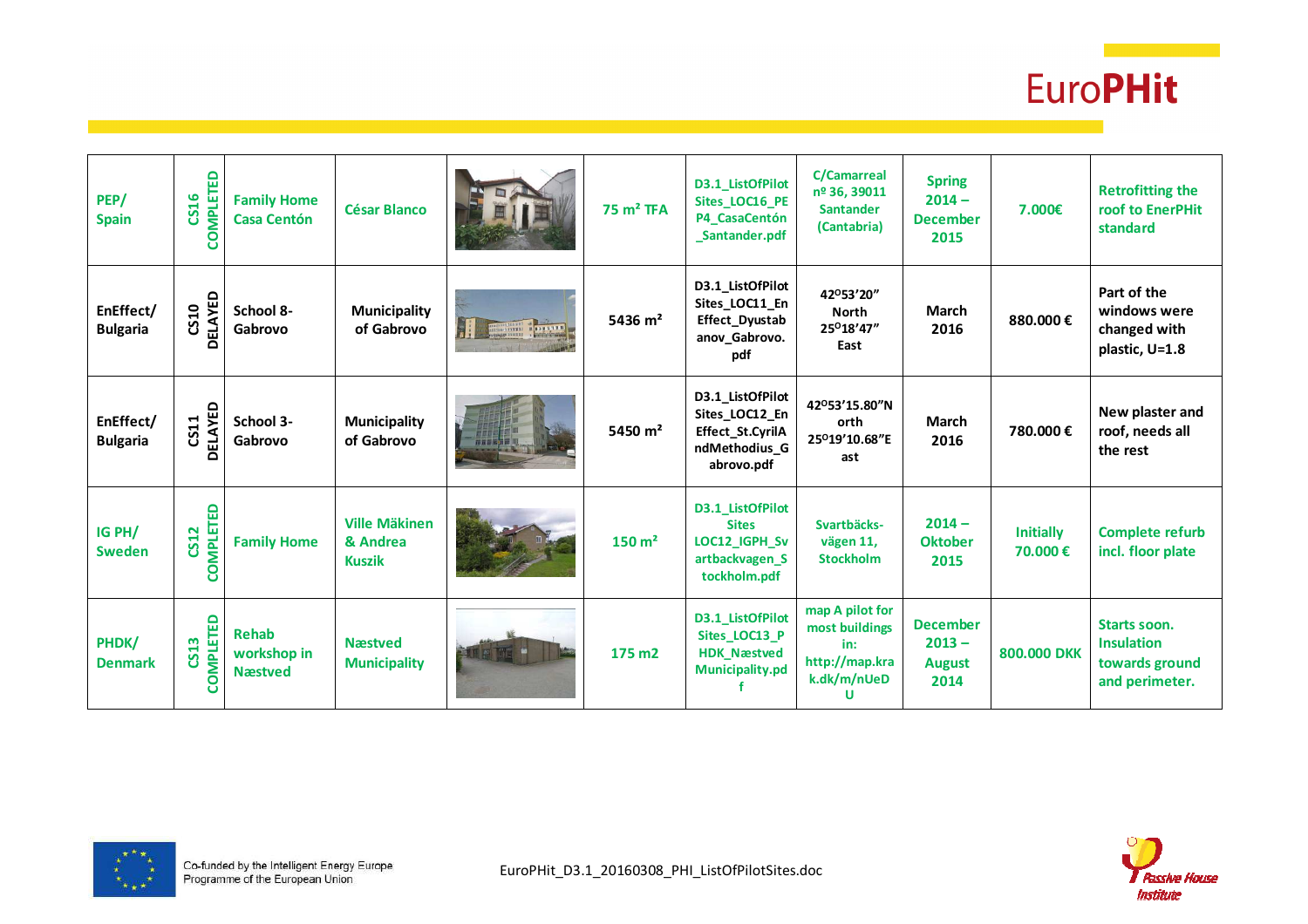

| <b>BRE/UK</b>             | COMPLETED<br>CS14        | <b>Wilmcote</b><br><b>House</b>                      | <b>Portsmouth</b><br><b>City Council</b>       | 1003-<br>bedroom<br>maisonettes<br>90 <sub>m2</sub><br>71-bedroom<br>flats 45 m2<br>9,359m2 | D3.1_ListOfPilot<br>Sites_LOC14_BR<br><b>E</b> WilmcoteHou<br>se Portsmouth<br><b>PDF</b> | <b>Tyseley Rd,</b><br>Portsmouth,<br>Southsea,<br><b>Portsmouth</b><br><b>PO5 4NA</b><br>Map | Jan $2014 -$<br><b>December</b><br>2015                 | 12 Mio £ | <b>Large social</b><br>housing buidling                                                                 |
|---------------------------|--------------------------|------------------------------------------------------|------------------------------------------------|---------------------------------------------------------------------------------------------|-------------------------------------------------------------------------------------------|----------------------------------------------------------------------------------------------|---------------------------------------------------------|----------|---------------------------------------------------------------------------------------------------------|
| PHI/<br><b>Germany</b>    | COMPLETED<br><b>OP17</b> | <b>Single family</b><br>home<br><b>Sonnenstrasse</b> | <b>Karl Theumer</b>                            | $126 \text{ m}^2$                                                                           | <b>Relevant</b><br>project findings<br>to be included<br>in EuroPHit                      | Sonnenstrasse.<br>97225<br>Zellingen,<br>Germany                                             | <b>Design</b><br><b>Nov. 2013</b><br>Works Jan.<br>2014 | 95,000€  | <b>Airtightness</b><br><b>Keep existing</b><br>windows<br><b>Very short time</b><br>period for retrofit |
| LaMP/<br>France           | <b>ON SITE</b><br>OP19   | Architecture<br><b>Office</b><br>Archipente          | <b>Cabinet</b><br>d'architecture<br>Archipente | $151 \text{ m}^2$                                                                           | Relevant<br>project findings<br>to be included<br>in EuroPHit                             | 42600<br><b>Montbrison</b>                                                                   | <b>March</b><br>2016                                    | 63.500€  | Airtighness,<br>thermal<br>insulation walls<br>and roof, MHRV                                           |
| LaMP/<br><b>France</b>    | COMPLETED<br><b>OP20</b> | <b>House in St</b><br><b>Cyr au Mont</b><br>d'Or     | <b>Family</b><br><b>Sauvage</b>                | 310 m <sup>2</sup>                                                                          | <b>Relevant</b><br>project findings<br>to be included<br>in EuroPHit                      | 69450 St Cyr<br>Au Mont d'Or<br><b>France</b>                                                | <b>Completed</b><br><b>August</b><br>2015               | 116.150€ | <b>Apply external</b><br>and perimeter<br>insulation, re-use<br>existing supply<br>air ducts            |
| MosArt/<br><b>Ireland</b> | COMPLETED<br><b>OP21</b> | <b>Stella Maris,</b><br><b>Family Home</b>           | <b>Art</b><br><b>McCormack</b>                 | $135 \text{ m}^2$                                                                           | <b>Relevant</b><br>project findings<br>to be included<br>in EuroPHit                      | <b>Wicklow</b>                                                                               | <b>June 2015</b><br>- October<br>2015                   | 95.000€  | <b>Roof Insulation,</b><br>north façade,<br>ventilation unit                                            |



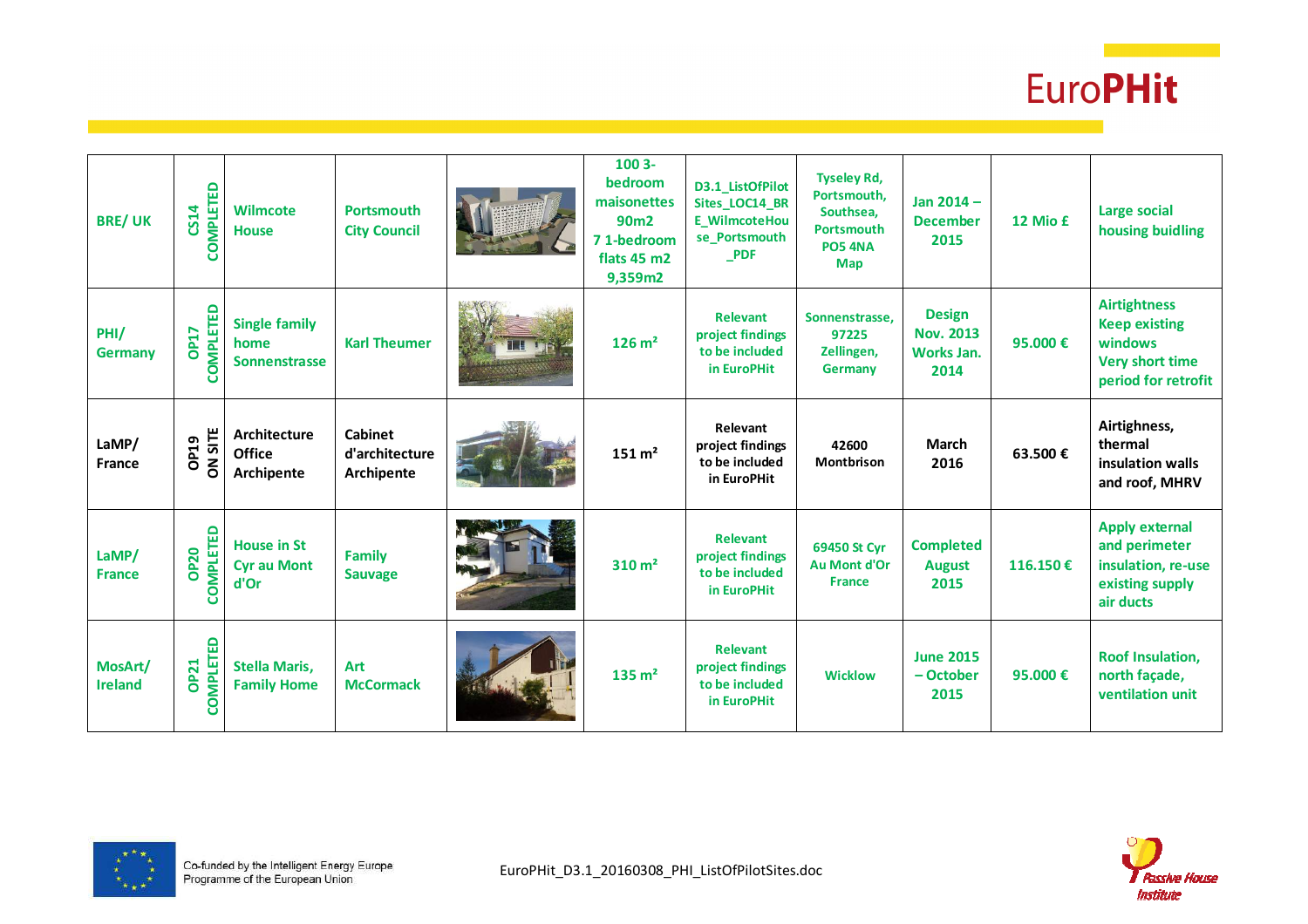

| EnEffect/<br><b>Bulgaria</b> | <b>ON SITE</b><br><b>OP22</b>   | <b>Villa Nina</b>                                        | <b>Rila Solutions</b><br><b>EAD</b>                            |                                                         | $400 \text{ m}^2$ | Relevant<br>project findings<br>to be included<br>in EuroPHit        | <b>Bansko</b>                 | August<br>$2015 -$                      | 20.000€              | <b>Achieve the</b><br>highest possible<br>energy standard.<br>Conduct an<br>energy<br>monitoring |
|------------------------------|---------------------------------|----------------------------------------------------------|----------------------------------------------------------------|---------------------------------------------------------|-------------------|----------------------------------------------------------------------|-------------------------------|-----------------------------------------|----------------------|--------------------------------------------------------------------------------------------------|
| PEP/<br><b>Spain</b>         | <b>COMPLETED</b><br><b>OP23</b> | <b>Treviana</b><br><b>Social Housing</b>                 | <b>Marcos García</b><br><b>Caravantes</b>                      |                                                         | 5.580 $m2$        | <b>Relevant</b><br>project findings<br>to be included<br>in EuroPHit | <b>Madrid</b>                 | February<br>$2015 -$<br><b>May 2015</b> | 13.700 €             | Just 1 flat with<br>interior<br>insulation, new<br>windows and<br>ventilation                    |
| ZEPHIR/<br><b>Italy</b>      | <b>COMPLETED</b><br><b>OP24</b> | <b>Church</b><br>community<br>centre "La<br>Provvidenza" | <b>Church of</b><br><b>Pergine</b><br>Valsugana                |                                                         | $734 \text{ m}^3$ | <b>Relevant</b><br>project findings<br>to be included<br>in EuroPHit | C/Orense 69,<br><b>Madrid</b> | March-<br>$2015 - Feb$<br>2016          | $2,000,000 \in$      | <b>Retrofit of</b><br>existing building<br>with PH<br>components and<br>extension                |
| IG PH/<br>Sweden             | <b>TENDER</b><br><b>OP25</b>    | Stjärnhus<br>Stacken                                     | Energi-<br>gruppen<br><b>Stacken</b>                           |                                                         | 3.320 $m2$        | Relevant<br>project findings<br>to be included<br>in EuroPHit        | Gothenburg                    | October -<br>2015                       | 660.000€             | Roof already<br>retrofitted,<br>ventilation<br>installed, façade<br>to be planned                |
| PEP/<br><b>Spain</b>         | ON SITE<br><b>OP27</b>          | SanSebastian<br><b>Social Housing</b>                    | <b>Owners</b><br>community -<br>32, San Roque<br><b>Street</b> | m.<br><b>B. VERSIE DE BEL DE 2017</b><br><b>Bulling</b> | 560 $m2$          | Relevant<br>project findings<br>to be included<br>in EuroPHit        | San Sebastian                 | <b>March</b><br>$2016 - July$<br>2016   | 220.000 <sup>3</sup> | Walls, top floor<br>ceiling, windows<br>and ventilation                                          |



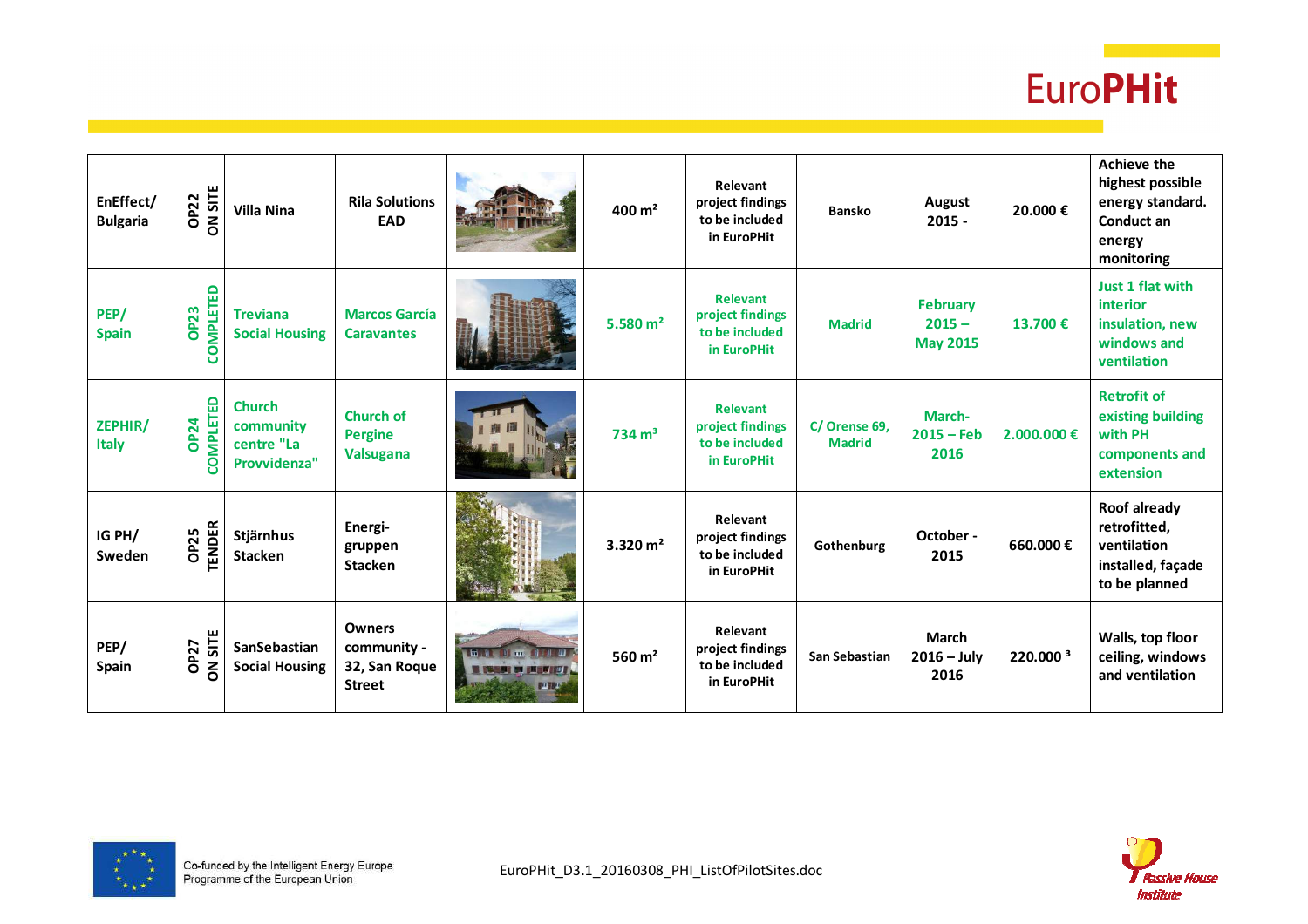

#### **D3.1: List of cancelled projects cancelled**

| MosArt/<br>Ireland | CANCELLED<br>CS02             | <b>Ros Muc</b><br>Secondary<br>School -<br><b>Main Building</b> | <b>VEC</b><br>(Vocational<br><b>Education</b><br>Committee) |                       | 361.94 $m2$<br><b>TFA</b>                                  | D3.1_ListOfPil<br>otSites_LOC02<br>Mosart2_Ros<br><b>MucSecondar</b><br>ySchool_Bpiar                | Map                                                                       | Winter<br>2013                              | 280,000€     | <b>Poor orientation</b><br>and sprawling<br>layout building.                  |
|--------------------|-------------------------------|-----------------------------------------------------------------|-------------------------------------------------------------|-----------------------|------------------------------------------------------------|------------------------------------------------------------------------------------------------------|---------------------------------------------------------------------------|---------------------------------------------|--------------|-------------------------------------------------------------------------------|
| ZEPHIR/<br>Italy   | CANCELLED<br>CS03             | <b>Hotel and</b><br><b>Restaurant</b><br>Valcanover             | <b>Maria Biasi</b><br>and Monica<br>Valcanover              | m                     | approx.<br>$629 \text{ m}^2$ TFA<br>(existing<br>building) | Each ndf<br>D3.1_ListOfPil<br>otSites_LOC03<br>_ZEPHIR_Risto<br>ranteValcanov<br>er_Mezzolago<br>ndf | Map                                                                       | Design:<br>2013-2014<br>Works:<br>2014-2015 | 450.000€     | Poor orientation,<br>different building<br>types in the same<br>project       |
| PEP/<br>Spain      | CANCELLED<br><b>CS08</b>      | Therapy<br>center "La<br>Santina"                               | Caritas                                                     |                       | 542 m <sup>2</sup> TFA                                     | D3.1_ListOfPil<br>otSites_LOC08<br>PEP2_Therap<br>yCenterLaSant<br>ina_Gijon.pdf                     | Camin de la<br>Pasadiella,<br>33394 Gijón,<br><b>Asturias</b><br>map      | Winter<br>2013                              | 144.756,49€  | Change of use.<br>Improvement of<br>thermal envelope<br>and systems           |
| PEP/<br>Spain      | CANCELLED<br>OP <sub>07</sub> | Small hotel in<br>Navacerrada                                   | Ramón<br>Iñiguez,<br>private owner                          |                       | Approx. 447<br>m <sup>2</sup>                              | Relevant<br>project<br>findings to be<br>included in<br><b>EuroPHit</b>                              | <b>C/Praderas S</b><br>Sebas 4G<br>28491<br>Navacerrada,<br><b>Madrid</b> |                                             | 20.000€      | Change of use.<br>Improvement of<br>thermal envelope<br>and systems           |
| PEP/<br>Spain      | CANCELLED<br>OP <sub>09</sub> | Hotel<br><b>Eurobuilding 2</b>                                  | <b>Resident</b><br>association<br>Eurobuilding              | <i>SITTI E</i> BERTHE | 55,000 $m2$                                                | Relevant<br>project<br>findings to be<br>included in<br><b>EuroPHit</b>                              | C/ Orense 69,<br><b>Madrid</b>                                            |                                             |              | Representative<br>building.Improve<br>of thermal<br>envelope +<br>fassade     |
| <b>BRE/UK</b>      | COMPLETED<br>OP18             | <b>Parkview Hub</b>                                             | <b>Gallions</b><br><b>Housing</b><br><b>Association</b>     |                       | 18<br>maisonettes<br>with the<br>ground floor<br>garages   | Relevant<br>project<br>findings to be<br>included in<br><b>EuroPHit</b>                              | <b>Thamesmead</b><br>, London<br><b>SE28</b>                              | March<br>2013                               | £2.8 million | Change of use.<br>Improvement<br>thermal envelope<br>with prefab<br>elements. |